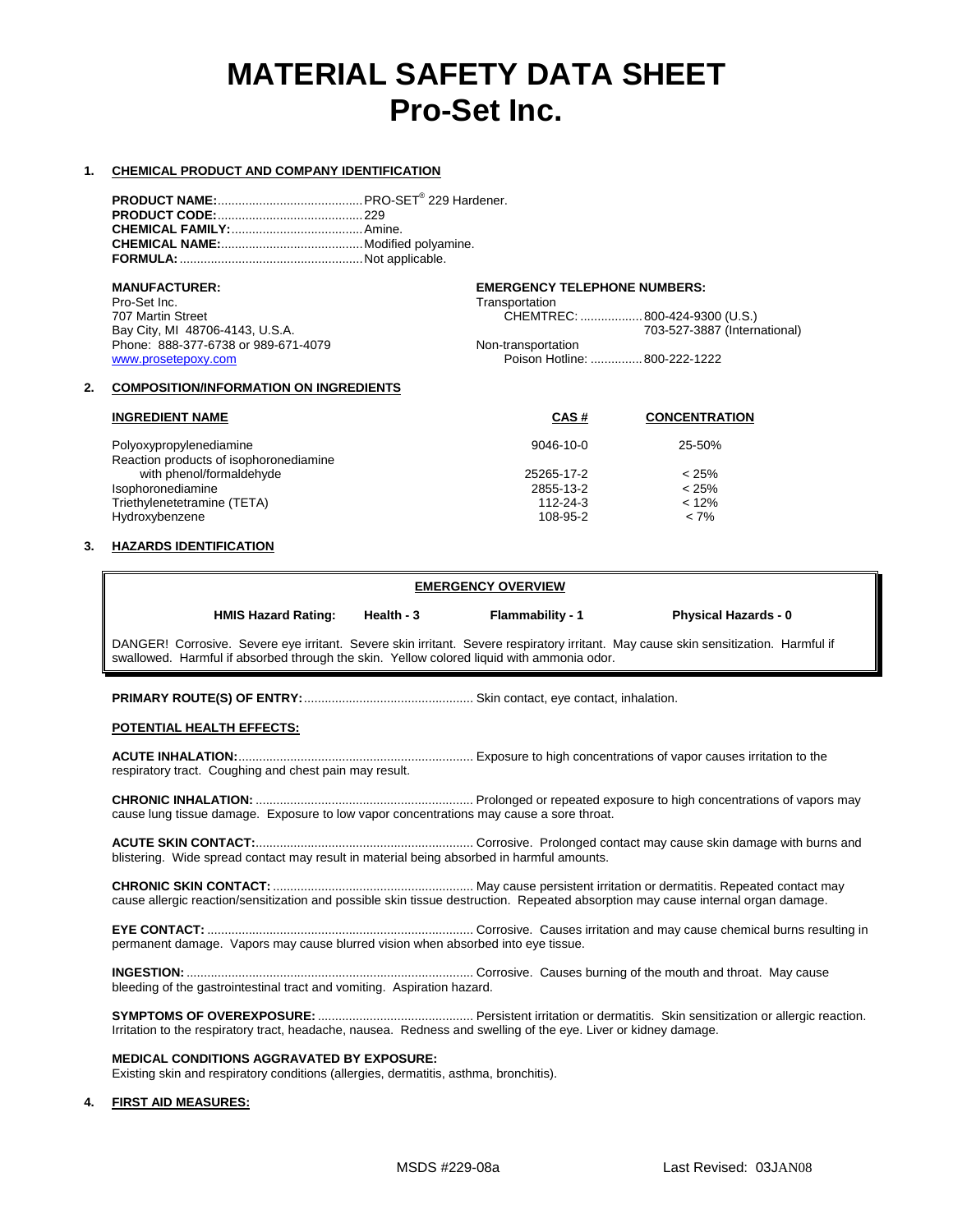**FIRST AID FOR EYES:** .................................................................. Immediately flush with water for at least 15 minutes. Get prompt medical attention.

**FIRST AID FOR SKIN:** ................................................................... Remove contaminated clothing. Immediately wash skin with soap and water. Do not apply greases or ointments. Get medical attention if severe exposure.

**FIRST AID FOR INHALATION:**...................................................... If symptoms occur as noted in Section 3, remove to fresh air. Get medical attention if symptoms persist or worsen.

**FIRST AID FOR INGESTION:**........................................................ Give conscious person at least 2 glasses of water. Do not induce vomiting. If vomiting should occur spontaneously, keep airway clear. Get medical attention.

#### **5. FIRE FIGHTING MEASURES:**

**FLASH POINT:**............................................................................... > 200°F.

**EXTINGUISHING MEDIA:**.............................................................. Water spray, dry chemical, alcohol foam and carbon dioxide (CO2).

**FIRE AND EXPLOSION HAZARDS:**.............................................. Burning will generate toxic fumes. When mixed with sawdust, wood chips, or other cellulosic material, spontaneous combustion can occur under certain conditions. If hardener is spilled into or mixed with sawdust, heat is generated as the air oxidizes the amine. If the heat is not dissipated quickly enough, it can ignite the sawdust.

**SPECIAL FIRE FIGHTING PROCEDURES:**.................................. Use full-body protective gear and a self-contained breathing apparatus. If spill has ignited, use water spray to disperse vapors and protect personnel attempting to stop leak. Use water to cool fire-exposed containers.

# **6. ACCIDENTAL RELEASE MEASURES:**

**SPILL OR LEAK PROCEDURES:** Stop leak without additional risk. Wear proper personal protective equipment. Dike and contain spill. Ventilate area. Large spill - dike and pump into appropriate container for recovery. Small spill - dilute with water and recover or use inert, non-combustible absorbent material (*e.g.*, sand) and shovel into suitable container. Do not use sawdust, wood chips or other cellulosic materials to absorb the spill, as the possibility for spontaneous combustion exists. Wash spill residue with warm, soapy water if necessary.

#### **7. HANDLING AND STORAGE:**

**STORAGE TEMPERATURE (min./max.):**..................................... 40°F (4°C) / 90°F (32°C).

**SHELF LIFE:** .................................................................................. Reference product label.

**STORAGE:** ..................................................................................... Minimum feasible handling temperatures should be maintained. If stored above 100°F, nitrogen atmosphere is recommended. Keep containers tightly closed.

**HANDLING PRECAUTIONS:**......................................................... Use only with adequate ventilation. Do not breath vapors or mists from heated material. Avoid contact with skin and eyes. Wash thoroughly after handling. When mixed with epoxy resin this product causes an exothermic reaction, which in large masses, can produce enough heat to damage or ignite surrounding materials and emit fumes and vapors that vary widely in composition and toxicity.

#### **8. EXPOSURE CONTROLS/PERSONAL PROTECTION:**

**EYE PROTECTION REQUIREMENTS:** ......................................... Chemical splash goggles or full-face shield.

**SKIN PROTECTION GUIDELINES:**............................................... Wear liquid-proof, chemical resistant gloves (nitrile-butyl rubber, neoprene, butyl rubber or natural rubber) and full body-covering clothing.

#### **RESPIRATORY/VENTILATION REQUIREMENTS:**

General mechanical or local exhaust ventilation. In the absence of adequate ventilation controls, use a NIOSH approved air purifying respirator with an organic vapor cartridge.

Note: Pro-Set, Inc has conducted an air sampling study using this product or similarly formulated products. The results indicate that the components sampled for (phenol, formaldehyde and amines) were either so low that they were not detected at all or they were well below OSHA's permissible exposure levels.

**ADDITIONAL PROTECTIVE MEASURES:**.................................... Use where there is immediate access to safety shower and emergency eye wash. Provide proper wash/cleanup facilities for proper hygiene. Contact lens should not be worn when working with this material. Generally speaking, working cleanly and following basic precautionary measures will greatly minimize the potential for harmful exposure to this product under normal use conditions.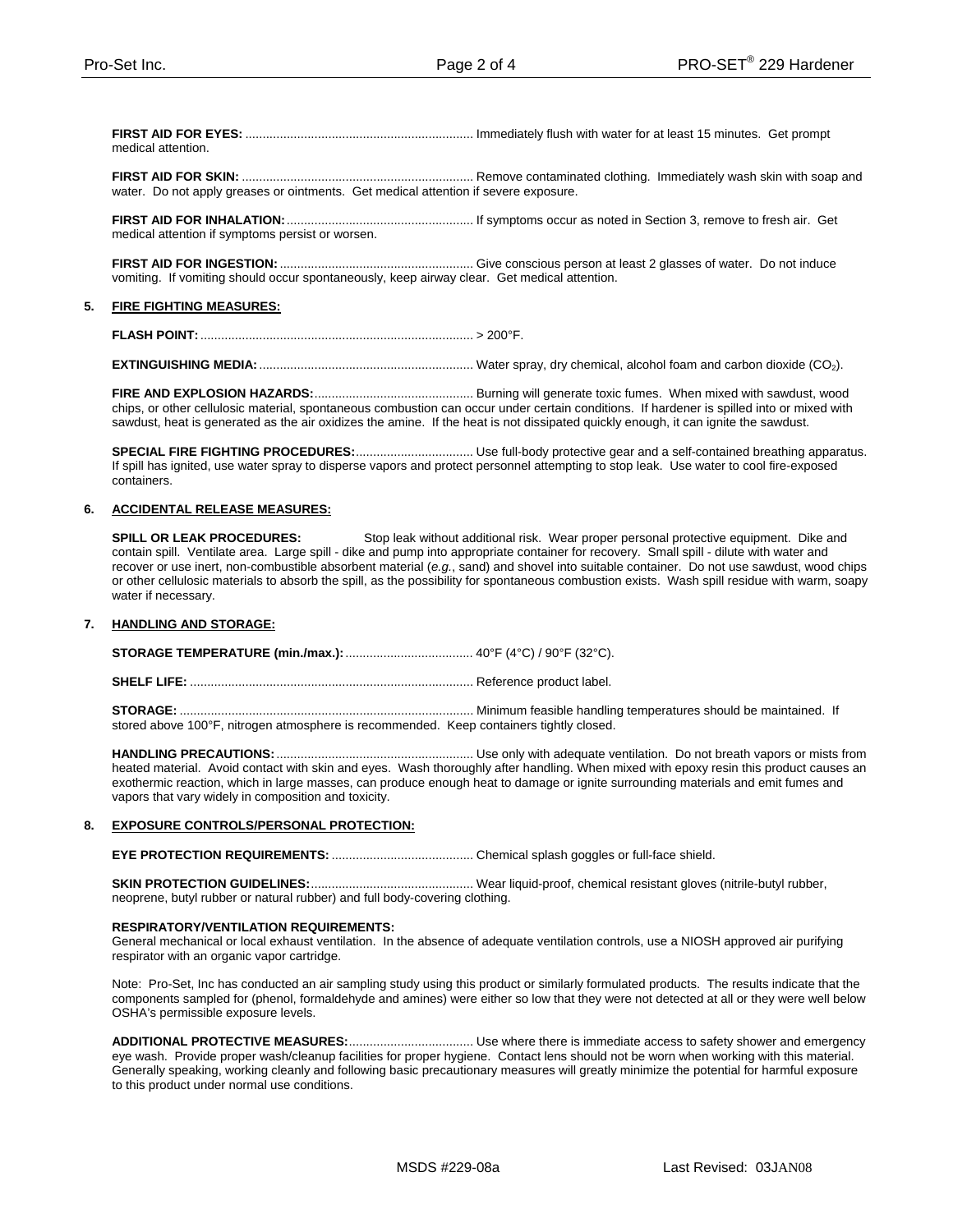**OCCUPATIONAL EXPOSURE LIMITS:** ........................................ Not established for product as whole. Refer to OSHA's Permissible Exposure Level (PEL) or the ACGIH Guidelines for information on specific ingredients.

## **9. PHYSICAL AND CHEMICAL PROPERTIES:**

**% VOLATILE BY WEIGHT**............................................................. EPA Method 24, as described in 40 CFR Part 60, was used to determine the Volatile Matter Content of mixed epoxy resin and hardener. This method states that two-component coating systems should be tested by determining weight loss after mixing the individual components together at the proper ratio, dissolving them in an appropriate solvent, and subjecting them to a temperature of 230°F. PRO-SET 125 Resin and PRO-SET 229 Hardener, mixed together at 3:1 by weight, has a density of 1112 g/L (9.28 lbs/gal). The combined VOC content for **125/229** is 6.3 g/L (0.05 lbs/gal). PRO-SET 135 Resin and PRO-SET 229 Hardener, mixed together at 3:1 by weight, has a density of 1132 g/L (9.45 lbs/gal). The combined VOC content for **135/229** is less than 18.5 g/L (0.15 lbs/gal). PRO-SET 145 Resin and PRO-SET 229 Hardener, mixed together at 3:1 by weight, has a density of 1114 g/L (9.30 lbs/gal). The combined VOC content for **145/229** is 8.2 g/L (0.07 lbs/gal). PRO-SET 117LV Resin and PRO-SET 229 Hardener, mixed together at 100:30 by weight, has a density of 1120 g/L (9.3 lb/gal). The combined VOC content for **117LV/229** is 14.6 g/L (0.12 lb/gal).

# **10. REACTIVITY:**

|--|--|

**HAZARDOUS POLYMERIZATION:** ............................................... Will not occur.

**INCOMPATIBILITIES:**.................................................................... Strong oxidants, acids.

**DECOMPOSITION PRODUCTS:** ................................................... Very toxic fumes and gases when burned. Carbon monoxide, carbon dioxide and oxides of nitrogen; ammonia when heated.

#### **11. TOXICOLOGICAL INFORMATION:**

No specific oral, inhalation or dermal toxicology data is known for this product.

Adsorption of phenolic solutions through the skin may be very rapid and can cause death. Lesser exposures can cause damage to the kidney, liver, pancreas and spleen; and cause edema of the lungs. Chronic exposures can cause death from liver and kidney damage.

#### **CARCINOGENICITY:**

This product contains no known carcinogens in concentrations greater than 0.1%.